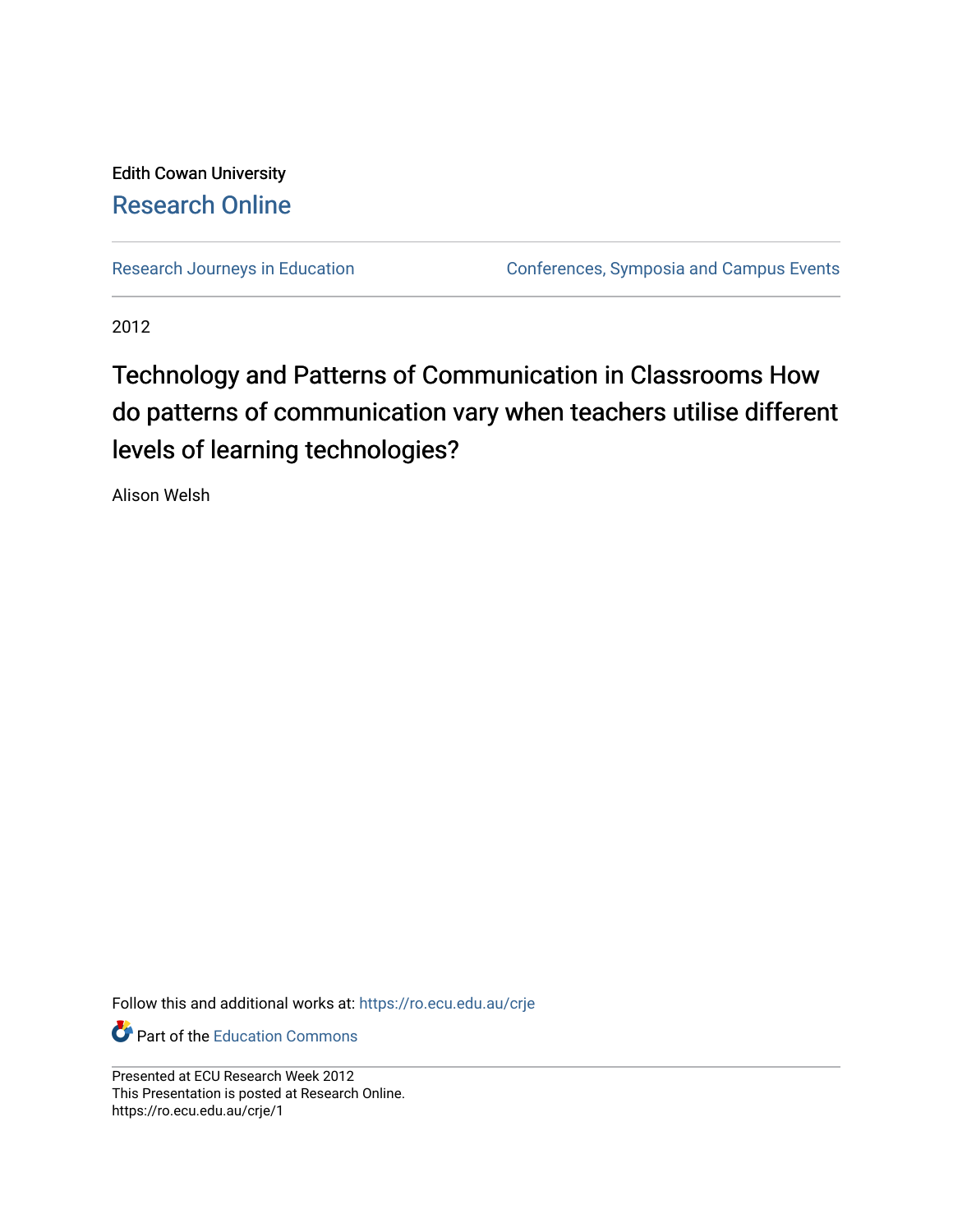

### Alison Welsh

#### Technology and Patterns of Communication in Classrooms

How do patterns of communication vary when teachers utilise different levels of learning technologies?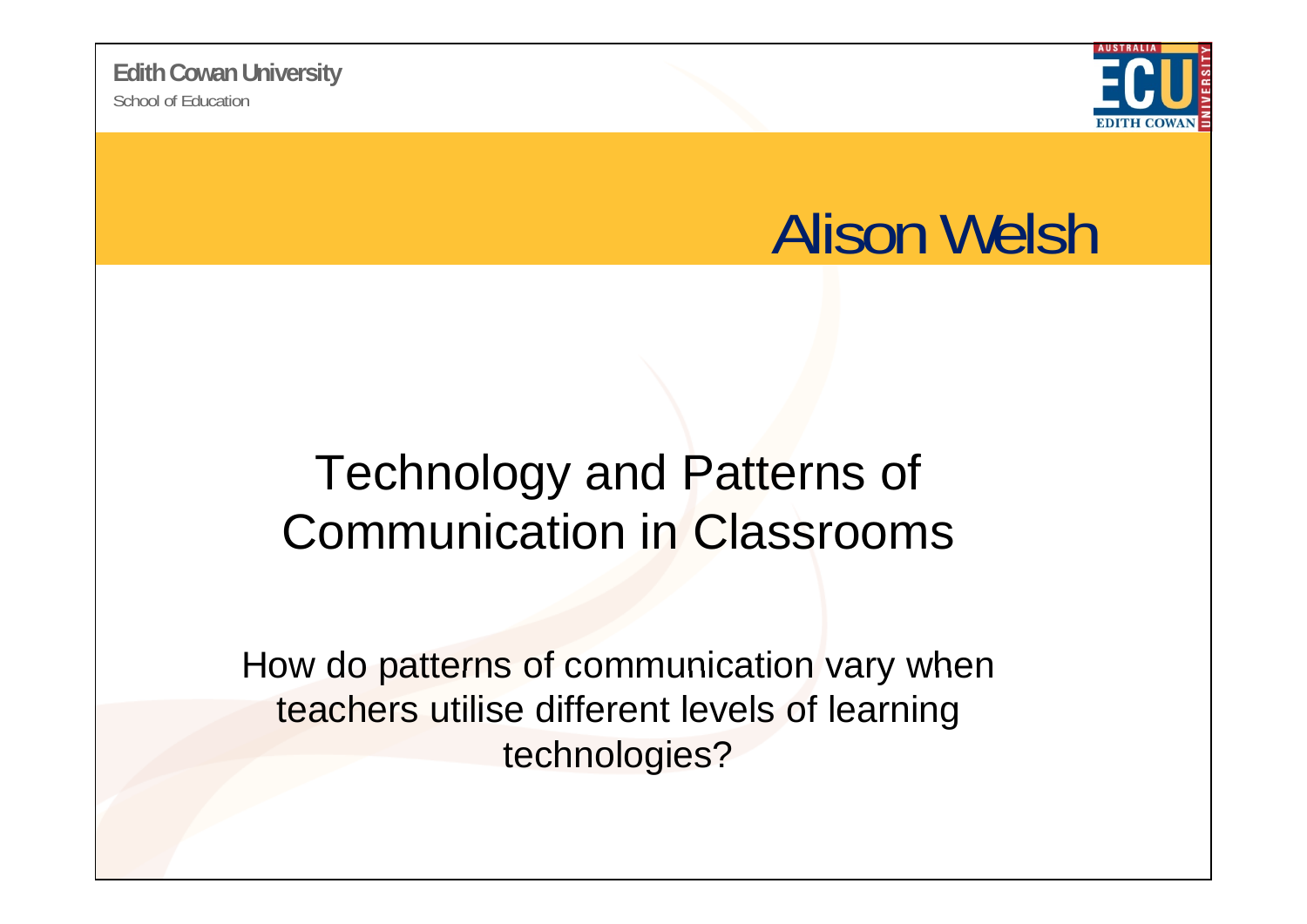School of Education**Edith Cowan University**



### Main aim of the study

• To observe, document, analyse and compare the patterns of communication in classrooms with varying degrees of technology integration and identify the impacts on opportunities for learning.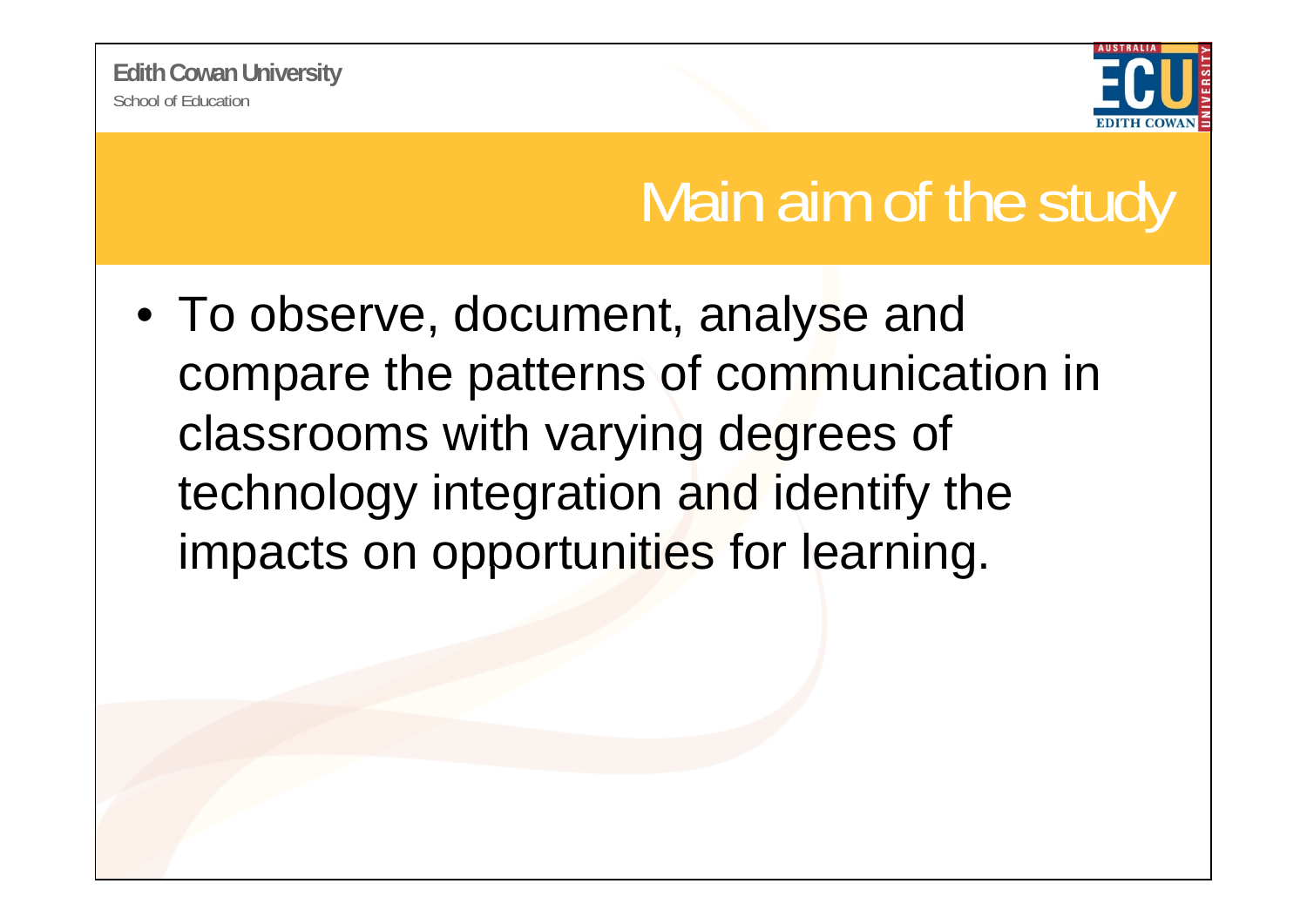School of Education**Edith Cowan University**



# Background/Significance of the study

A recent study by John Hattie (2008) showed that despite all the variables affecting student learning by far the most powerful are those relating to classroom interaction.

Although technology is used increasingly in classrooms there has been little research into how this affects the interaction and therefore opportunities for student learning.

Teachers seeking to provide multimodal learning opportunities through the use of technology need to be aware of the impact technology can have on patterns of communication. This study aims to contribute to filling this gap in the research literature.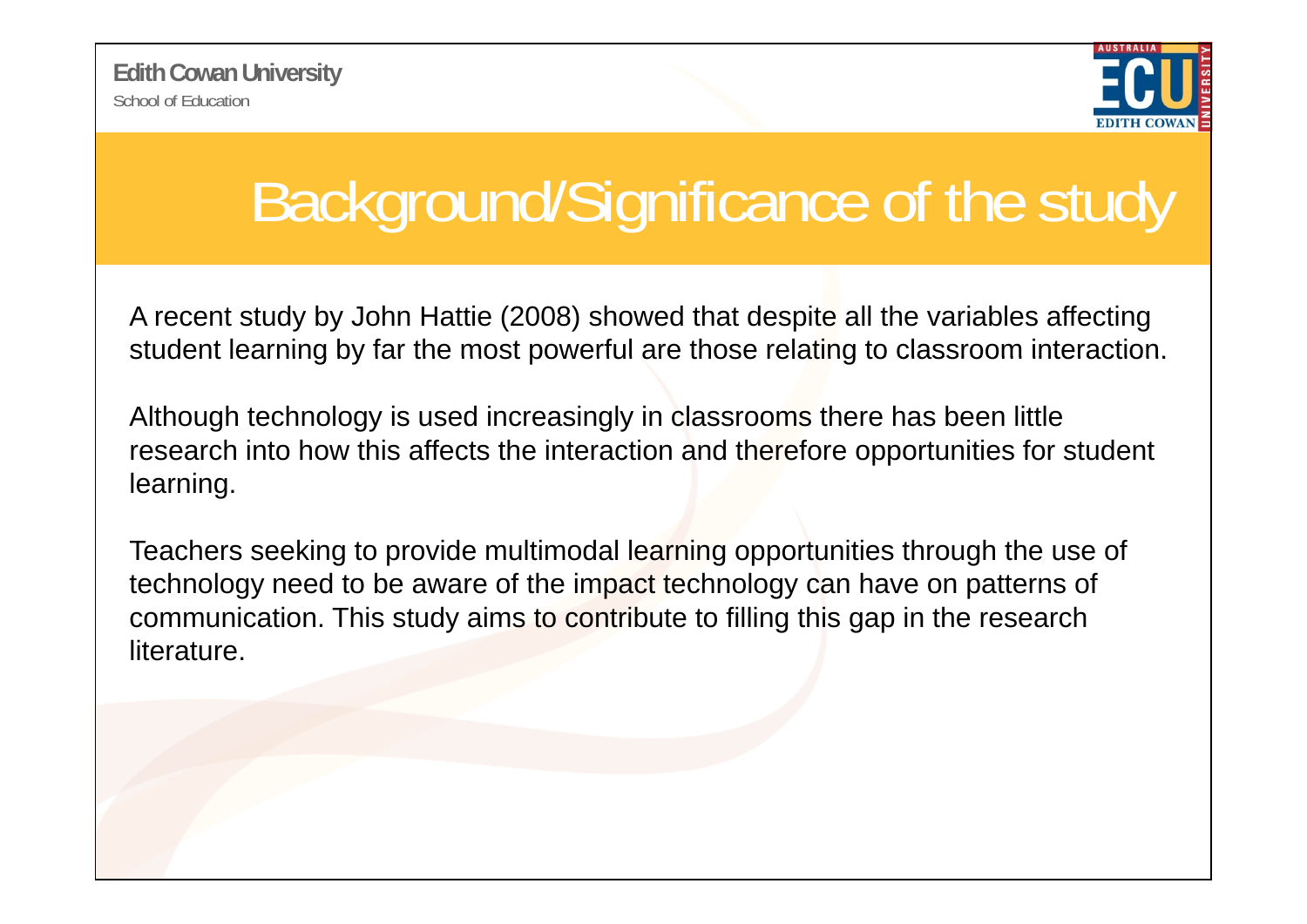School of Education**Edith Cowan University**



### Theoretical/conceptual framework

Qualitative, video analysis and narrative inquiry based research.

This study is embedded in a constructivist epistemology with an interpretivist perspective recognising that meaning is made through interpretation of observations.

The analysis of the patterns of communication and the impact this has on student learning is situated in sociocultural and social semiotic theory as it examines both the verbal and non-verbal communication and it's role in the construction of meaning.